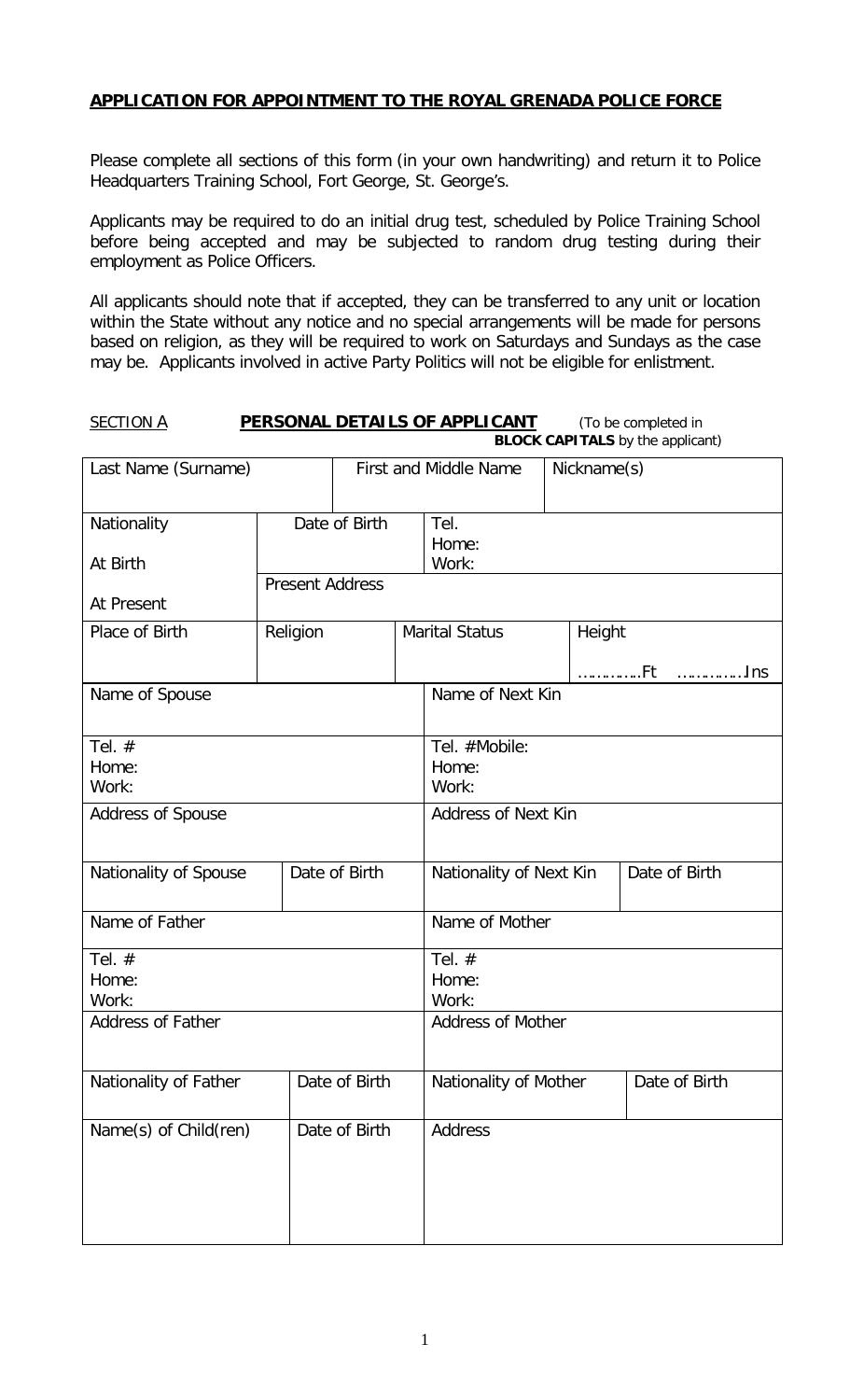### **SECTION B CIVIL OFFENCES**

Have you ever been taken to court, bound over, convicted, fined or placed on probation by any civil or criminal court?

Answer "YES or NO". If "YES", give/attach details and say results.

**SECTION C EDUCATION** 

| <b>Schools Attended</b> | Dates | <b>Standard Attained/Qualifications</b> |
|-------------------------|-------|-----------------------------------------|
|                         |       |                                         |
|                         |       |                                         |
|                         |       |                                         |
|                         |       |                                         |

### SECTION D **PAST EMPLOYMENT IN RURAL CONSTABULARY, PRA, POLICE, SECURITY GUARD, CUSTOMS, CADET CORPS OR OTHER UNIFROMED SERVICES.**

| Organization | Dates | Rank Attained and Appointment |
|--------------|-------|-------------------------------|
|              |       |                               |
|              |       |                               |
|              |       |                               |

## SECTION E **PAST EXPERIENCE IN POLICE BOYS CLUB, SCOUTS GUIDES, RED CROSS**

| <sup>1</sup> Organization | Dates | Rank Attained and Appointment |
|---------------------------|-------|-------------------------------|
|                           |       |                               |
|                           |       |                               |
|                           |       |                               |
|                           |       |                               |

## SECTION F **PAST EMPLOYMENT IN FOREIGN MILITARY OR POLICE OR SECURITY SERVICE**

| Organization | Dates | Rank Attained and details of<br>Training and Experience |
|--------------|-------|---------------------------------------------------------|
|              |       |                                                         |
|              |       |                                                         |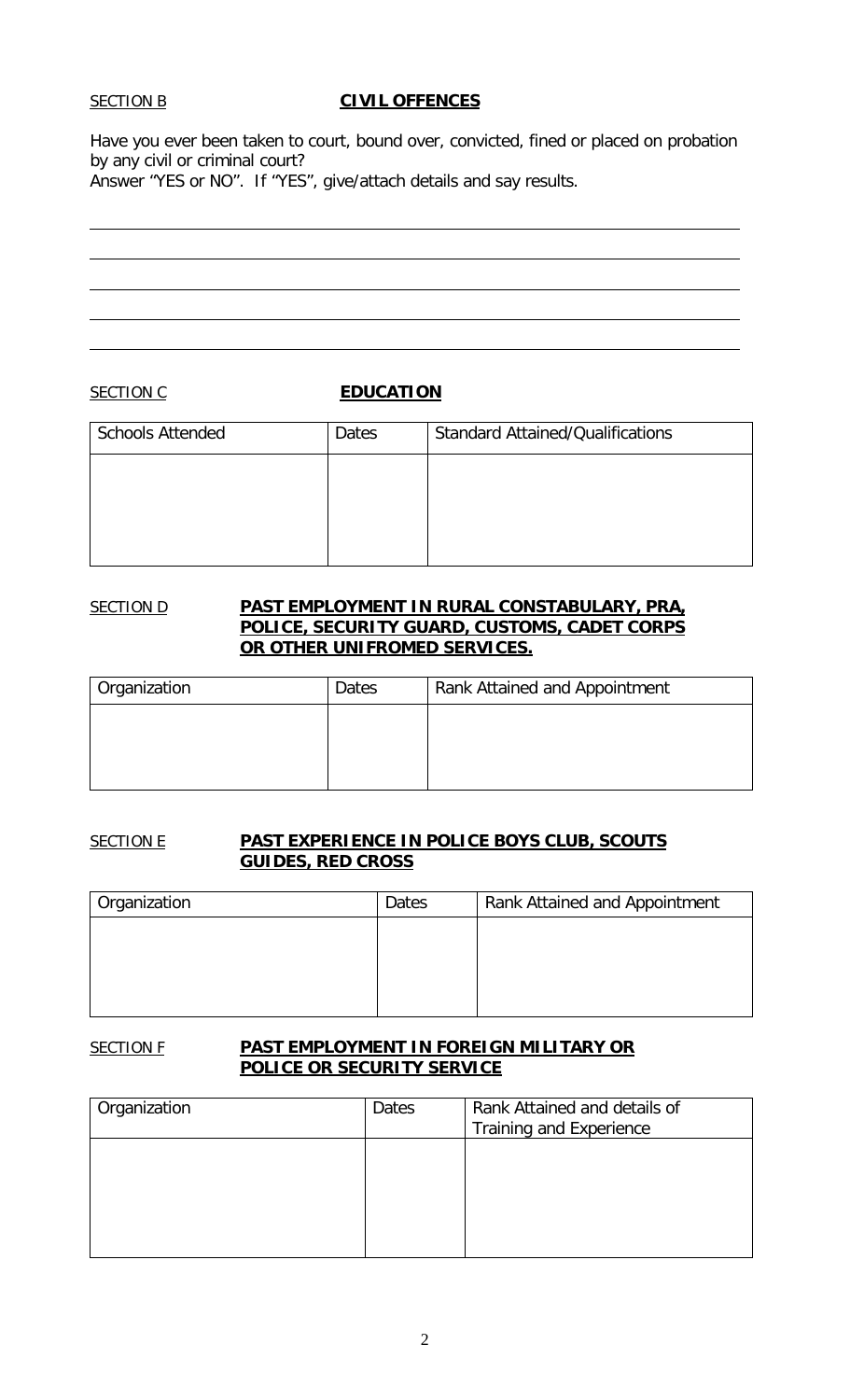# **SECTION G CIVIL EMPLOYMENT**

| Names and addresses of<br>Employer | Dates | Nature of Jobs | Reason for Leaving |
|------------------------------------|-------|----------------|--------------------|
|                                    |       |                |                    |
|                                    |       |                |                    |
|                                    |       |                |                    |

| Trade or Skills Specialized in | Level Attained | Years of Experience |
|--------------------------------|----------------|---------------------|
|                                |                |                     |
|                                |                |                     |
|                                |                |                     |

## **MEDICAL**

Have you ever sustained major injuries or was hospitalized for any reason? If "yes" state.

Do you or your family have a history of any major illness? If "yes" state.

## **SECTION H OTHER QUALIFICATIONS**

#### **KNOWLEDGE OF OR FLUENCY IN FOREIGN LANGUAGE**

| Language including | Fluency                 | Time spent in      | Spoken   | Written  |
|--------------------|-------------------------|--------------------|----------|----------|
| patios             | (fair, good, excellent) | Country of concern | (yes/no) | (yes/no) |
|                    |                         |                    |          |          |
|                    |                         |                    |          |          |
|                    |                         |                    |          |          |
|                    |                         |                    |          |          |
|                    |                         |                    |          |          |

## **DETAILS OF RESIDENCE(S) OF OVER SIX MONTHS IN FOREIGN COUNTRY**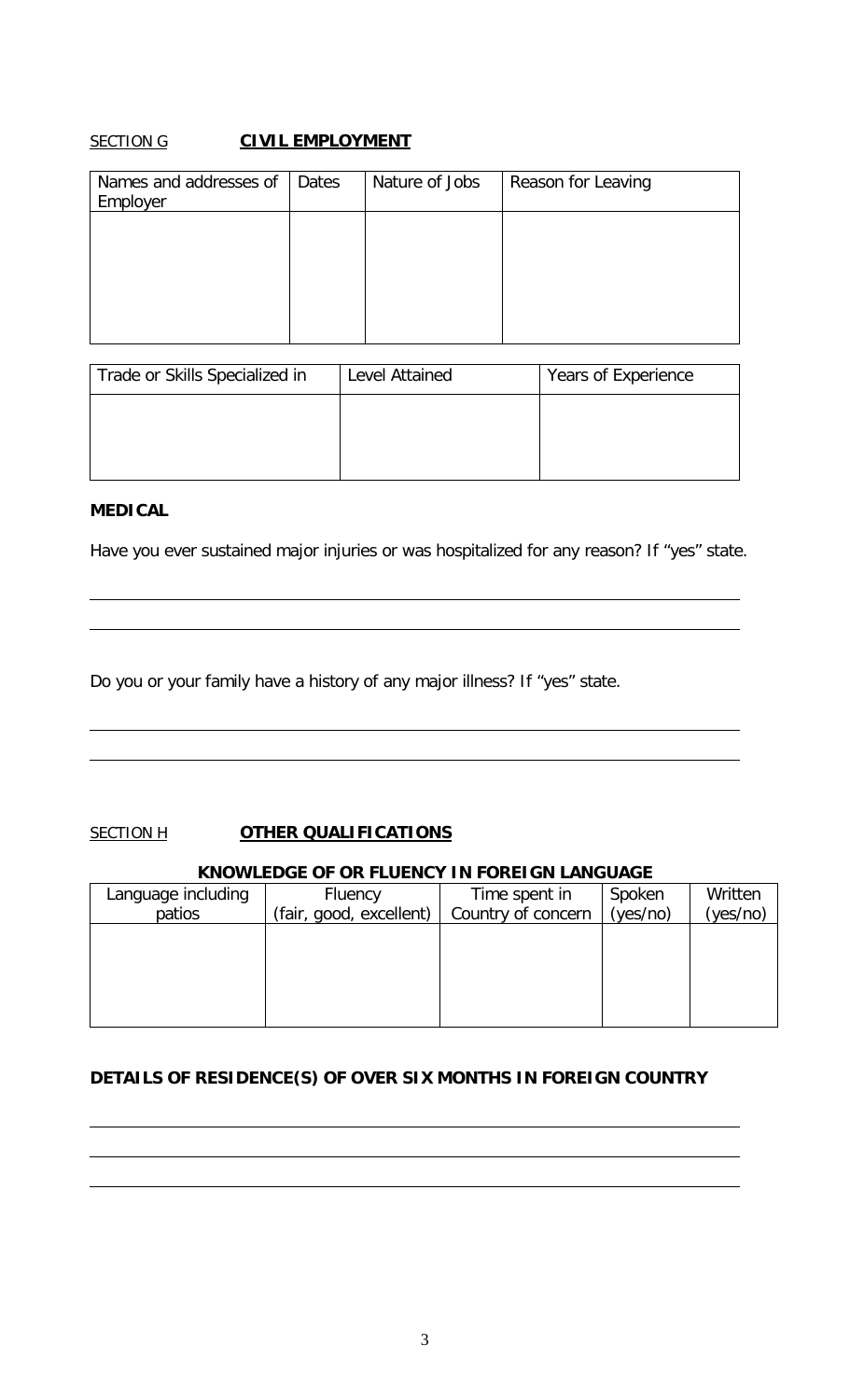# **SOCIAL AND RECREATIONAL INTERESTS**

| Hobbies, Clubs, Sporting<br>Organization etc.                | Appointment, level of proficiency or other relevant details               |
|--------------------------------------------------------------|---------------------------------------------------------------------------|
|                                                              |                                                                           |
|                                                              |                                                                           |
| Can you swim? (YES) (NO)                                     |                                                                           |
| Do you possess a Drivers Licence?                            | $(YES)$ $(NO)$                                                            |
| IF YES, AT WHAT AND GIVE DETAILS.                            | $(YES)$ $ (NO) $<br>HAVE YOU EVER REPRESENTED YOUR SCHOOL/PARISH/COUNTRY? |
|                                                              |                                                                           |
|                                                              |                                                                           |
|                                                              |                                                                           |
| WHY WOULD YOU LIKE TO BECOME A POLICE OFFICER?               |                                                                           |
|                                                              |                                                                           |
|                                                              |                                                                           |
|                                                              |                                                                           |
|                                                              |                                                                           |
| MAY BE HELPFUL IN FURTHERING YOU'RE APPLICATION.             | ANY OTHER QUALIFICATION, SPECIALIZATION OR INFORMATION WHICH YOU THINK    |
|                                                              |                                                                           |
|                                                              |                                                                           |
|                                                              |                                                                           |
|                                                              |                                                                           |
| DO YOU HAVE ANY SEAGOING EXPERIENCE?<br>If yes give details. | $(YES)$ $(NO)$                                                            |
|                                                              |                                                                           |
|                                                              |                                                                           |
|                                                              |                                                                           |